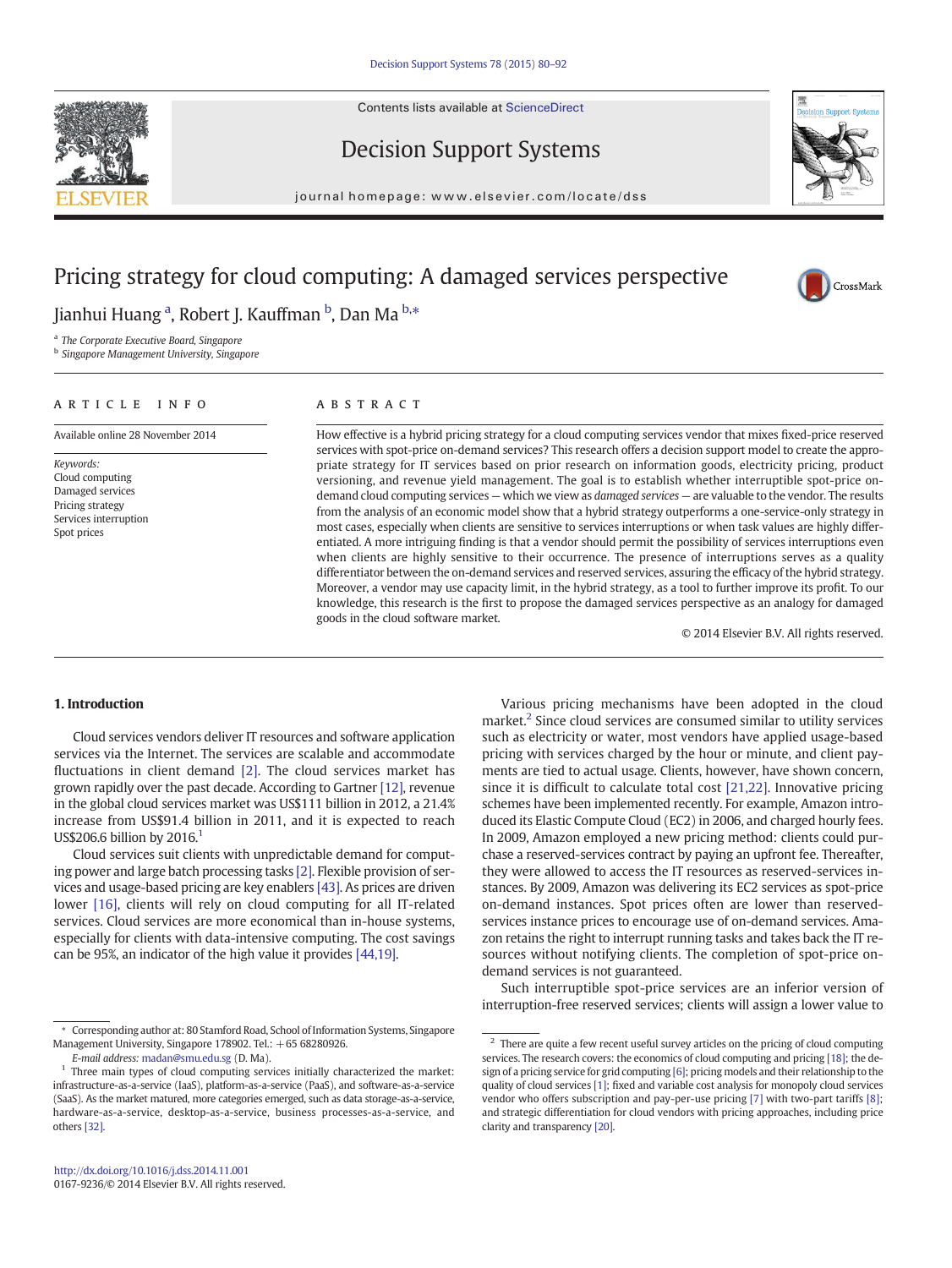them compared to reserved services. The lower value is not associated with lower service costs on the vendor's side. Spot-price on-demand services share the same IT infrastructure as fixed-price reserved services, and require the same delivery effort by the vendor. Instead, the lower value comes from operational uncertainty: the vendor can interrupt a running task and reallocate the resources. It will deliberately impose interruption risks on clients and make some of its services less attractive as a result.

There is a strong analogy to traditional damaged goods strategy [\[10\],](#page--1-0) and this is leverageable and useful for cloud services vendors. A vendor will downgrade or "damage" some features of a product to create a lower quality version to segment its market through price discrimination. This strategy is effective with software and information goods. But will a cloud vendor be effective by damaging its cloud services? This issue has not been studied.

We study a monopoly cloud services vendor with many potential clients. The vendor considers what to offer and how to price its services. The vendor can employ a one-service-strategy — either fixed-price reserved services that are interruption-free, or spot-price on-demand services with or without interruptions. The vendor can also use a hybrid strategy. This involves making fixed-price reserved services and spotprice on-demand services available simultaneously. Clients with different demand for IT services will choose what suits them the best. When is it beneficial for a vendor to use a hybrid strategy? What is the appropriate level of service interruption? And how are clients affected? These are the questions this work aims to answer.

This research offers rich insights. First, moving from offering fixedprice reserved services to spot-price on-demand services always improves vendor profit. When it only offers on-demand services, the vendor should not version service quality. Second, a hybrid strategy mostly outperforms a one-service-only strategy. It will lead to more market coverage, and higher profit and social welfare, but probably lower consumer surplus. Third, a hybrid strategy performs well when clients are sensitive to interruption or task values are highly differentiated. Fourth, with hybrid strategy, the vendor should version its spot-price services by creating services interruption risks. Their presence is desirable due to two functions. It works as the quality differentiator between reserved and on-demand services, so they will not compete intensely. It also provides the vendor with resource reallocation flexibility, so if demand outstrips supply in the reserved-services segment, the vendor can adjust to avoid serious economic and reputation loss. Finally, we also show that service provision capacity limits can be used as a tool to further improve vendor profitability with a hybrid strategy.

#### 2. Literature review

This work is built on four streams of research: fixed and usage-based pricing for information goods, peak-load pricing, revenue management, and quality differentiation. Past research on pricing information goods has analyzed business models with fixed and usage-based fees. Sridhar et al. [\[33\]](#page--1-0) modeled uncertain client usage demand with frequency and utility, and showed that a monopolist should employ usage-based pricing when transaction costs are low. With competition though, fixed pricing often outperforms usage-based pricing. This is shown by research on electronic goods sales with fixed-price subscriptions and pay-per-use fees [\[13,14\].](#page--1-0) Sundararajan [\[36\]](#page--1-0) reported that a monopolist using both performed no worse in the presence of positive transaction costs, and sometimes better. Cachon and Feldman [\[5\]](#page--1-0) reported that fixed subscription fees are effective for a monopoly services vendor when there is services congestion. In contrast, Wu and Banker [\[42\]](#page--1-0) showed that a monopoly cloud services vendor does best to use twopart tariff pricing (usage-based pricing plus a fixed fee) with heterogeneous client demand when capacity is constrained.

We compare three types of pricing: fixed prices for reserved services, spot prices for on-demand services, and a mixture of them in a hybrid strategy. Our findings contribute to the debate about the fixed and usage-based pricing for information goods. This study has a key difference compared to all previous works. In our context, spot prices are associated with services interruption risk. So a client's task completion is not guaranteed when it uses spot-price services. The vendor may interrupt any running spot instances and limit the IT services offered. This creates the possibility that business functions run on cloud services are subject to unexpected service termination by vendors [\[17\].](#page--1-0) This has never been studied in past research.

The second line of work deals with peak-load pricing for nonstorable products such as electric power, where price discrimination is appropriate, and linear [\[35\]](#page--1-0) or convex [\[3\]](#page--1-0) costs have been assumed. The relationship between marginal production cost and production capacity is critical [\[41\]](#page--1-0). Capacity planning was not considered though. We will analyze how capacity planning, together with hybrid pricing, can be effective for vendors.

The third line of research emphasizes revenue yield management. Pricing, along with inventory control and overbooking, is an important aspect [\[27\]](#page--1-0). Gallego and Van Ryzin [\[11\]](#page--1-0) showed that, for airline revenue management, there is a connection between ticket prices and seatallocation decisions. Li [\[24\]](#page--1-0) proved that it is better to offer a small number of fare classes with different restrictions, such as no luggage. The airlines use spot prices with infrequent changes, and leverage high and low prices to ration capacity [\[9\]](#page--1-0). In contrast, Amazon.com's EC2 cloud services have used interruptible services to support resource allocation. We are interested in examining its impact on the vendor's revenue management.

Another stream focuses on quality differentiation, which enables vendors to segment the market and price discriminate. Large sunk costs and low variable costs for creating products of different quality make versioning suitable for value-based pricing and quality differentiation. Prior studies on information goods suggest that a limited number of versions of information goods with different quality levels should be offered. Varian [\[39\]](#page--1-0) advocated different versions when clients have different preferences for quality, or their preferences are hard to observe. A rule of thumb is to offer only two versions: high and low quality. This works best when two groups of clients are different in their valuation of services [\[30,34\]](#page--1-0). Manufacturers also can improve their profits by damaging their goods and price discriminating [\[10\]](#page--1-0). The outcome depends on the value of the damaged and undamaged goods, rather than how client valuations are distributed [\[26\]](#page--1-0). We study service quality and price issues for cloud services vendors: the vendor can offer damaged and undamaged services, set interruption risk as a quality differentiator, and price to maximize profit.

### 3. The model

Consider a monopoly cloud services vendor that can offer two types of services. One is fixed-price reserved services. To use reserved services, clients must buy a contract. They pay a reserved-services price  $P_R$ in advance to reserve  $N_R$  units of computing resources. When the client requires a task to be done, it submits for reserved services without any additional payment. The vendor guarantees task completion since the resources required to execute the task have been reserved exclusively for this client [\(Appendix A](#page--1-0) has our modeling notation).

The second type of services the vendor can offer is spot-price ondemand services. Clients are not required to pay in advance. Whenever a task arrives, the client can submit it to the vendor. It knows the task will face service interruption risk: task completion is not guaranteed. Instead, there is a probability  $r \in [0,1]$  that the vendor will interrupt the running task and retrieve the cloud resources. The interruption risk r is common knowledge in the marketplace.<sup>3</sup>

<sup>&</sup>lt;sup>3</sup> Our model follows Amazon's practice of using publicly-available historical price information. Amazon EC2 spot price information is available at aws.amazon.com/console. It publishes 90-day spot price information to make it common knowledge. Customers are able to estimate services interruption risks based on this data if they use spot-price services.